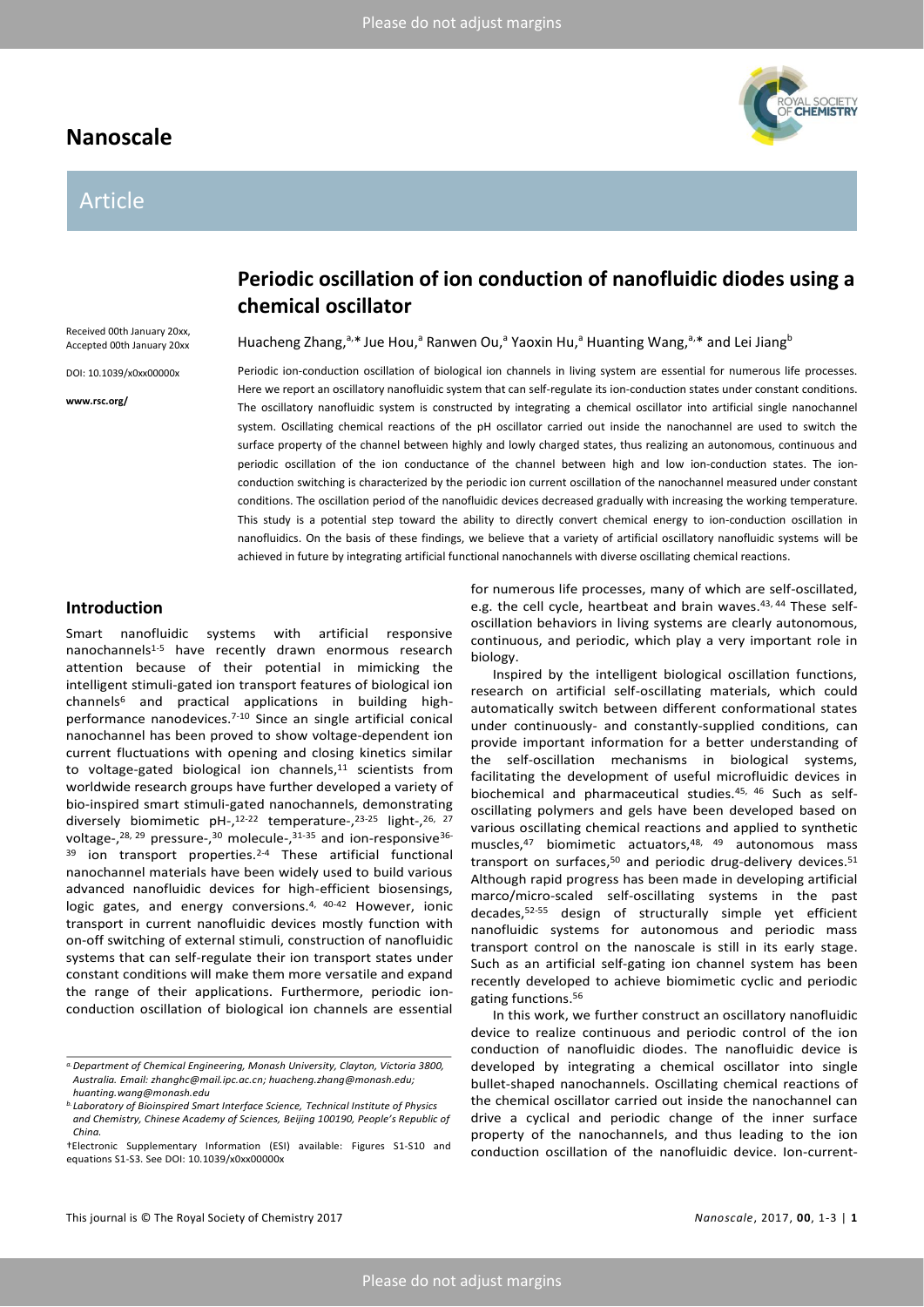time measurements under constant conditions demonstrate autonomous, continuous, and periodic ion transport properties of the oscillatory nanofluidic devices under the constantly-supplied reacting solution. The ion current oscillation period of the device can be further gradually manipulated by changing the working temperature of the device. As an example in fabricating self-oscillating nanofluidic system, both strategy and experimental results reported in this work provide a versatile avenue to construct novel intelligent nanofluidic oscillators based on various oscillating chemical reactions.

## **Results and discussion**

Single bullet-shaped nanochannels were prepared by asymmetric chemical etching of a 12 μm thick polyethylene terephthalate (PET) membranes containing a single ion track in the centre. The bullet-shaped nanochannel had a small opening on one side (namely tip side) and a large opening on the other side (namely base side), and its radius increased sharply at the tip region. To confirm the geometry of the bullet-shaped nanochannel, a multichannel membrane with a channel density of about  $10^8$  cm<sup>-2</sup> was prepared under the same condition as the single-channel membrane and characterized by scanning electron microscopy (SEM). Fig. 1a shows SEM image of the cross section of a bullet-shaped nanochannel embedded within the PET membrane. SEM images of the tip and base sides of the bullet-shaped channels are shown in Fig. S1 in the Supporting Information (ESI). The statistic average radius of the base side is  $86 \pm 9$  nm, while the mean tip radius is  $14 \pm 3$  nm. During the chemical etching process, carboxyl groups were exposed on the channel surface,<sup>[57,](#page-6-13) [58](#page-6-14)</sup> which rendered the channel a good pH responsive property with p*K*a of ca. 3.8. As illustrated in fig. 1b, currentvoltage (I-V) curves of the nanochannel measured in 0.1 M KCl solutions with different pHs demonstrated its pH-responsive ion transport features. The nanochannel showed a linear I-V curve at pH 3, while I-V curves became more and more asymmetric with pH increasing from 4 to 10 (Fig. S2a in ESI). This result is attributed to the gradual deprotonation of the carboxyl groups at high pH conditions, which produced excess negative charges on the inner surface of the nanochannel. For instance, the nanochannel was uncharged at pH 3, partly charged at pH 5, and fully charged at pH 10 (fig. 1c). As a result, the bullet-shaped nanochannel functioned as a nanofluidic diode, and its ion conductance at positive voltages could be described as a function of pH value (Fig. S2b in ESI). Moreover, through systematic testing I-V properties of the nanochannel under symmetric and asymmetric pH conditions, we found that the ion transport property of the bullet-shaped nanochannel was mainly controlled by the surface property of its tip region (Fig. S3 in ESI).

After fabrication and systematic characterization of the nanofluidic diodes, we constructed the oscillatory nanofluidic device by integrating a NaBrO<sub>3</sub>-Na<sub>2</sub>SO<sub>3</sub>-K<sub>4</sub>Fe(CN)<sub>6</sub>-H<sub>2</sub>SO<sub>4</sub> oscillator into the tip side of the nanochannel. Here, the  $NaBrO<sub>3</sub>-Na<sub>2</sub>SO<sub>3</sub>-K<sub>4</sub>Fe(CN)<sub>6</sub>-H<sub>2</sub>SO<sub>4</sub>$  system was selected as an example of chemical oscillators for building self-oscillating nanofluidic devices because it has high amplitude pH oscillations (pH oscillates between ~3 and ~7) and it is stable in a wide range of experimental parameters.<sup>[52,](#page-6-11) [59](#page-6-15)</sup> Besides, at this pH range, the nanochannel could undergo reversible surface

property changes between highly and lowly charged states, leading to obvious high-low switching of the ion conduction of the nanofluidic diode at positive voltage (Fig. S2b in ESI).



**Fig. 1.** Nanochannel characterization. (a) SEM image of the cross section of the bullet-shaped nanochannel, scale bar 1 μm. (b) pH-dependent current-voltage curves of the nanochannel measured in 0.1 M KCl solutions of different pHs from 3 to 10. (c) Effect of pH on the surface charge density of the nanochannel.





system. (a) A schematic illustration of the experimental apparatus: a solution A of 0.065 M NaBrO<sub>3</sub> and a mixed solution B of 0.075 M Na<sub>2</sub>SO<sub>3</sub>, 0.02 M K<sub>4</sub>Fe(CN)<sub>6</sub>, and 0.01 M  $H<sub>2</sub>SO<sub>4</sub>$  were pumped slowly into the cell on the channel tip side, while the cell on the base side was filled with stable reacted solution (pH 10, containing 0.065 M NaBr, 0.075 M Na<sub>2</sub>SO<sub>4</sub>, 0.02 M K<sub>3</sub>Fe(CN)<sub>6</sub>, and 0.01 M K<sub>2</sub>SO<sub>4</sub>). Volumes of solutions in both cells were 40 mL. Transmembrane ion current of the nanochannel was measured simultaneously with pH oscillation. (b) Autonomous and periodic switching of the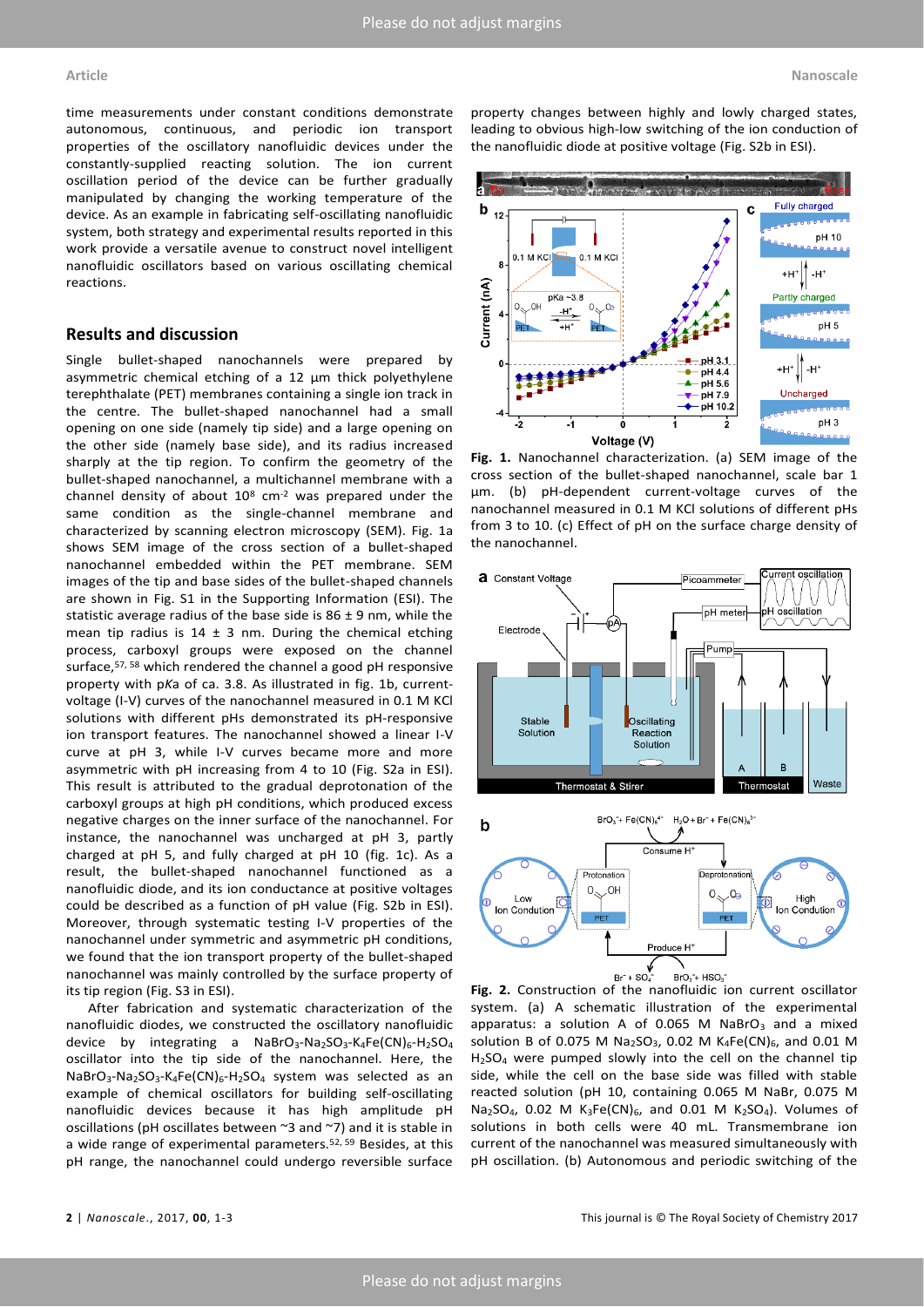surface property of the nanochannel tip between lowly (left) and highly (right) charged states by the oscillatory reactions, thus realizing continuous oscillation of the nanochannel between low and high ion-conduction states.

Experimental setup for the oscillatory nanofluidic device is presented in Fig. 2a. The single nanochannel membrane was mounted in two halves of an electrochemical cell. Oscillating reactions were implemented in a continuously-fed stirred tank reactor arrangement, in which a solution A of NaBrO<sub>3</sub> and a mixed solution B of  $Na<sub>2</sub>SO<sub>3</sub>$ ,  $K<sub>4</sub>Fe(CN)<sub>6</sub>$ , and  $H<sub>2</sub>SO<sub>4</sub>$  were pumped slowly by peristaltic pumps into the reactor on the tip side of the nanochannel. Initial mixtures in the cell of tip side:  $V = 40$  mL;  $[NaBrO<sub>3</sub>]<sub>0</sub> = 0.065$  M;  $[Na<sub>2</sub>SO<sub>3</sub>]<sub>0</sub> = 0.075$  M;  $[K_4Fe(CN)_6]_0 = 0.02 M$ ;  $[H_2SO_4]_0 = 0.01 M$ ;  $k_0 = 5.47 \times 10^{-4} S^{-1}$ . The input rates of solutions A and B were about  $1.37 \times 10^{-2}$ mL $\cdot$ s<sup>-1</sup>, output rate of the mixed reaction solution was 2.74  $\times$  $10^{-2}$  mL $\cdot$ s<sup>-1</sup>, and the stirring rate was 625 rpm. The cell on the base side was filled with 40 mL reacted solution (pH 10) consisting of 0.065 M NaBr, 0.075 M Na<sub>2</sub>SO<sub>4</sub>, 0.02 M K<sub>3</sub>Fe(CN)<sub>6</sub>, and  $0.01$  M K<sub>2</sub>SO<sub>4</sub>. The stable solution had same ion concentration and conductivity as the oscillating reaction solution. The working temperature was well controlled by a thermostat.

As shown in Fig. 2b, the oscillatory pH system which contained two primary composite reactions was coupled to the surface property changes of tip region of the nanochannel. One reaction produces H<sup>+</sup> in an autocatalytic fashion (Equation 1), while the other consumes  $H^+$  in a slow process that produces an appropriate time lag (Equation 2).[45,](#page-6-4) [52](#page-6-11) The carboxylate groups on the tip region could be protonated by the H<sup>+</sup> -producing reaction, forming low ion-conduction state of the channel (Fig. 2b, left). Subsequently, the protonated carboxylate groups were deprotonated by the H<sup>+</sup>-consuming process, and the channel became highly and negatively charged, leading to a high ion-conduction state (Fig. 2b, right). Therefore, the ion conduction of the nanochannel could be switched autonomously and cyclically by the oscillatory pH system.

 $Bro<sub>3</sub> + 3HSO<sub>3</sub> + 3SO<sub>4</sub><sup>2-</sup> + Br + 3H<sup>+</sup>$  (1)  $BrO_3$  + 6Fe(CN)<sub>6</sub><sup>4</sup> + 6H<sup>+</sup>  $\rightarrow$  6Fe(CN)<sub>6</sub><sup>3</sup> + Br + 3H<sub>2</sub>O (2)

Based on above experimental conditions, the autonomous pH oscillation of the continuously-fed reacting solution on the tip side was measured by a pH meter, while the ion conductance oscillation of the nanofluidic system was characterized by measuring transmembrane ion current of the nanochannel with a picoammeter under a constant voltage. Time interval of the picoammeter for ion current measurement was set as 1 s, while time interval for the pH meter was 5 s. Fig. 3a shows a smooth pH-time curve observed experimentally by the pH meter, which exhibits a broad pH oscillation of the reacting solution from ca. 4.2 to ca. 6.6 at 40 °C. The pH oscillation period was approximately 1070 s and the pH amplitude was about 2.4. Fig. 3b shows current-time curve of the nanochannel measured by the picoammeter at +2 V, which demonstrates a periodic high-low switching behavior of the transmembrane ion current of the nanochannel. The period and full amplitude of ion current oscillation were about 1070 s and 1.8 nA, respectively, which well demonstrated that the ion current of the nanochannel oscillated simultaneously with the pH oscillation of the reaction solution. Compared with the un-continuous ion current switching of the nanochannel

triggered by manually-supplied external pH stimuli (Fig. S4 in ESI), the ion current switching of the oscillatory nanofluidic system is autonomous, continuous, and periodic. Different from the nanoprecipitation-assisted transient ion current oscillations<sup>[60,](#page-6-16) [61](#page-6-17)</sup> in single conical nanochannels, this novel nanofluidic oscillator could directly convert the chemical energy to ion-conduction oscillations.

After observation of ion current, the ion conductance (*G*) of the nanochannel could be experimentally observed from dividing the experimental ion current (*I*) by the applied voltage (*U* = 2 V): *G* = *I*/*U*. Fig. 4a (black line) shows oscillation of the experimental ion conductance value of the nanochannel. Besides, the ion conductance value of the uncharged bulletshaped nanochannel could be theoretically described as a function of the conductivity (*k*) of the reaction solution (equation 3, see equations S1-S3 and Fig. S5 in ESI for detailed discussion).

 $G_{th} = f(k) = 1.27$  (nm) × *k* (S.m<sup>-1</sup>) ) (3)

In order to further study the impact of the conductivity of the reaction solution on the ion-conduction oscillation of the nanochannel, we systematically measured conductivity, temperature, and redox potential changes of the reaction solution simultaneously with pH. As illustrated in Fig. S6 in ESI, the redox potential of the solution autonomously oscillated between 177 and 187 mV, and its period was similar to the pH oscillation. The solution temperature oscillated frequently but slightly between 39.2 and 40 °C, and its oscillation frequency was twice faster than pH's. The ion conductivity of the reacting solution fluctuated and increased slightly from 1.12 to 1.15 S.m-1 (Fig. 4b), which did not oscillate periodically because it was a combination result of the ion-concentration oscillation and temperature oscillation of the reaction solution. Based on



**Fig. 3.** Measurements of the nanofluidic oscillator. (a) Autonomous pH oscillation of the reacting solution on the tip side of the nanochannel between 4.2 and 6.6 measured by the pH meter at 40 °C. (b) Continuous and periodic ion current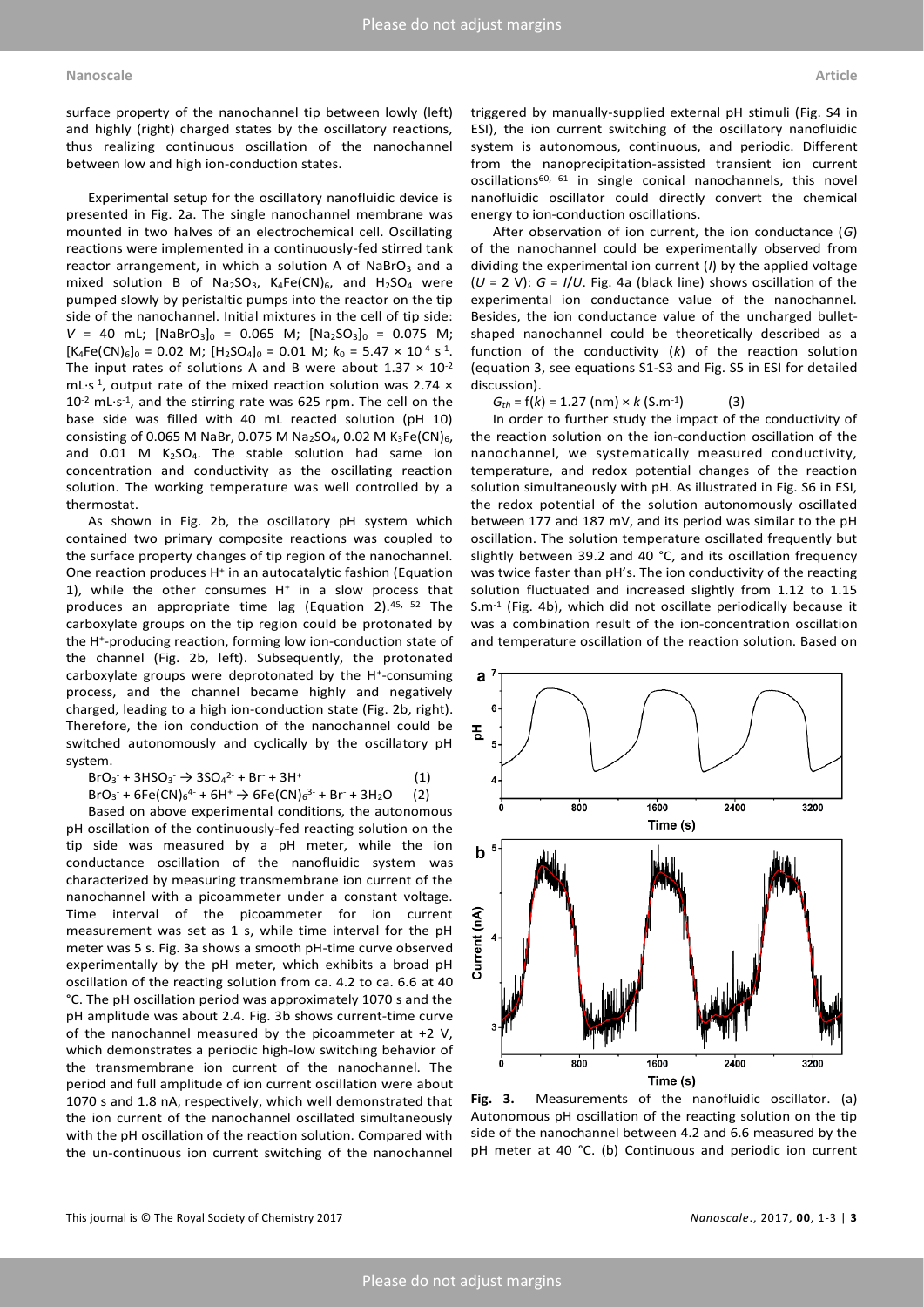oscillation of the nanochannel measured under a constantly applied voltage of +2 V. Red line was smoothed values of the ion currents. The ion current of the nanochannel oscillated simultaneously with the pH oscillation.



**Fig. 4.** Experimental and theoretical ion-conductance oscillations of the nanofluidic oscillator. (a) The experimental ion-conductance (*Gexp*) of the nanochannel oscillated simultaneously with pH (black line), the theoretical ionconductance oscillation induced by the conductivity fluctuation (b) of the reaction solution  $(G<sub>th</sub> = f(k))$ , red line), and the theoretical ion-conductance oscillation expected from the pH oscillations in Fig. 2a using the titration data from Fig. S7 in ESI  $(G<sub>th</sub> = f(pH)$ , blue line). The measured ion-conductance values (black line) roughly agreed with the calculated values (blue line), but the conductivity fluctuation could not induce obvious changes of the ion conduction of the nanochannel (red line). (b) Conductivity fluctuation of the continuously-fed reaction solution measured by the conductivity meter at 40 °C.

the experimental conductivity variation in Fig. 4b, theoretical conductance change induced by the conductivity variation could be calculated from equation 3. As shown in Fig. 4a (red line), no obvious change of the channel conductance was obtained. Also indicated in Fig. 4a (blue line,  $G_{th} = f(pH)$ ) is the theoretical ion-conduction oscillations calculated from the titration curve in Fig. S7 in ESI on the basis of the pH oscillations in Fig. 3a. Obviously, the theoretical ionconduction oscillation is consistent with the experimental result. Therefore, autonomous pH oscillation of the reaction

solution was the key factor for ion current oscillation of the nanofluidic system.

We further conducted an experiment of measuring ion current oscillations of the nanofluidic oscillator at various temperatures from 30 to 45 °C because the temperature has been reported as one of the key factors that affect the periods and amplitudes of pH oscillators.<sup>[59](#page-6-15)</sup> As shown in Fig. 5, the periods of both pH and ion-current oscillations decreased gradually with increasing the working temperature. Oscillation periods of both pH and ion current were ~2200 s at 30 °C, ~1630 s at 35 °C, ~1070 s at 40 °C, and ~585 s at 45 °C, respectively. However, the amplitudes of pH oscillations at different temperatures maintained around 2.4. Amplitudes of ion-current oscillations were ~2.0 nA at 30 °C, ~2.2 nA at 35 °C, ~1.2 nA at 40 °C, and ~1.0 nA at 45 °C, respectively. Therefore, the nanofluidic oscillators had temperature-dependent periods and amplitudes of ion current oscillations.

It is also worth noting that the noise of the ion current observed in the nanofluidic oscillator system is much higher than the previously reported ion current noises of single nanochannels measured in stable electrolyte solutions.[62-64](#page-6-18) Moreover, the noise frequency of the current oscillator increased with the working temperature increasing (Fig. 3a, 3b, and 3d), which could be attributed to the temperatureincreased fluctuations in surface charges of the nanochannels and thermal fluctuations in the conductivity of the solutions.<sup>[63](#page-6-19)</sup> Besides, after done a series of contrast experiments, we found that the peristaltic pump used in the nanofluidic oscillator system was the main reason that caused the high ion current noise of the nanofluidic oscillator. The noise could be reduced by shutting down the peristaltic pump (Fig. S8 in ESI). Therefore, in order to avoid the influence of the peristaltic pump, future nanofluidic oscillators with low ion current noise can be developed based on closed oscillatory pH systems<sup>[65,](#page-6-20) [66](#page-6-21)</sup> which do not need peristaltic pumps to feed reacting solution into the reactor. In addition, through comparing current curves (in Fig.s 2b and 3c) measured under time interval of 1 s and current curves (Fig.s 3a, 3b, and 3d) measured under time interval of 5 s, we found that the ion current noise could be reduced by increasing time interval for ion current measurement.

## **Conclusions**

In summary, we have described the construction of oscillatory nanofluidic devices based on the single nanochannel and the chemical oscillator. An oscillatory pH oscillator (NaBrO<sub>3</sub>-Na<sub>2</sub>SO<sub>3</sub>-K<sub>4</sub>Fe(CN)<sub>6</sub>-H<sub>2</sub>SO<sub>4</sub>) was incorporated into the single bullet-shaped nanochannel to be the energy source for periodically switching the nanochannel between low and high ion-conduction states. The oscillating-reaction-driven nanofluidic system exhibited novel autonomous, periodic and continuous ion current properties under the continuouslysupplied constant reacting solution. Experimental results also demonstrated that the oscillation period of the nanofluidic oscillator decreased gradually with the working temperature increasing. Further variation of the oscillatory nanofluidic devices could be achieved by integrating different artificial nanochannels with diverse oscillating chemical reactions. This successful study is a potential step toward the ability to directly covert chemical energy to ion-conduction oscillation in nanofluidics and to simulate the oscillation behaviors in living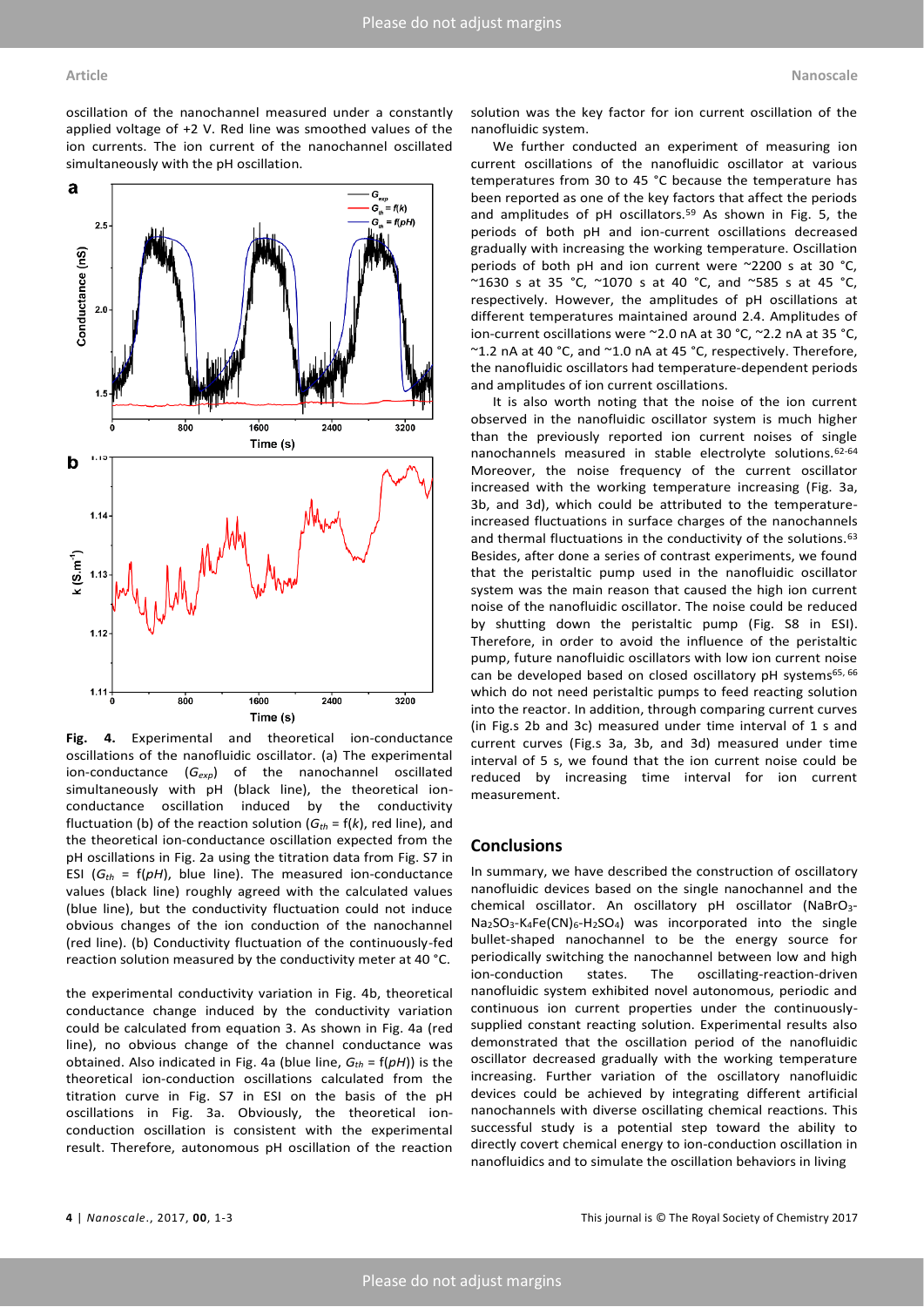

**Fig. 5.** Temperature-dependent pH and ion current oscillations of the nanofluidic oscillator system: (a) 30 °C and, (b) 35 °C, (c) 40 °C, (d) 45 °C. Oscillation periods of pH and ion current of the oscillator gradually decreased with increasing working temperature. Time interval of (a), (b), and (d) was 5 s, respectively, while time interval of (c) was 1 s. The applied voltage for ion current measurements was +2 V. Red lines were smoothed values of the ion currents

organisms. On the basis of these findings, we believe that artificial oscillatory nanofluidic systems offer real promise for preparing periodic mass-delivery devices that could be employed in closed environments.

## **Experimental section**

**Materials.** The ion-tracked PET membranes were purchased from GSI (Darmstadt, Germany). Potassium hexacyanoferrate (Ⅱ) trihydrate (K4Fe(CN)6, 98.5%-102.0%) was purchased from Sigma-Aldrich. Sodium bromate (NaBrO $_3$ , 99.5%) and sodium sulfite (Na<sub>2</sub>SO<sub>3</sub>, 98%) were purchased from Alfa Aesar (China). Potassium chloride (KCl, 99.8%), potassium hydroxide (KOH,

98.0%), sulfuric acid (H<sub>2</sub>SO<sub>4</sub>, 95.0%-98.0%), and sodium hydroxide (NaOH, 96.0%) were purchased from Sinopharm Chemical Reagent Beijing (China). Formic acid (HCOOH, ≥ 88%), and hydrochloric acid (HCl, 36.0%-38.0 %) were purchased from Beijing Chemical Works (China).

**Fabrication of single bullet-shaped nanochannels.** The single bullet-shaped nanochannels investigated in this work were fabricated in 12 µm thick PET membranes by adopting the method of surfactant-protected ion-track-etching. [14,](#page-5-14) [58](#page-6-14) One side of the membrane was etched by  $6$  M NaOH + 0.025% sodium dodecyl diphenyloxide disulfonate, while the other side was etched by 6 M NaOH. During the etching process, a constant voltage of 1.0 V was applied across the film. After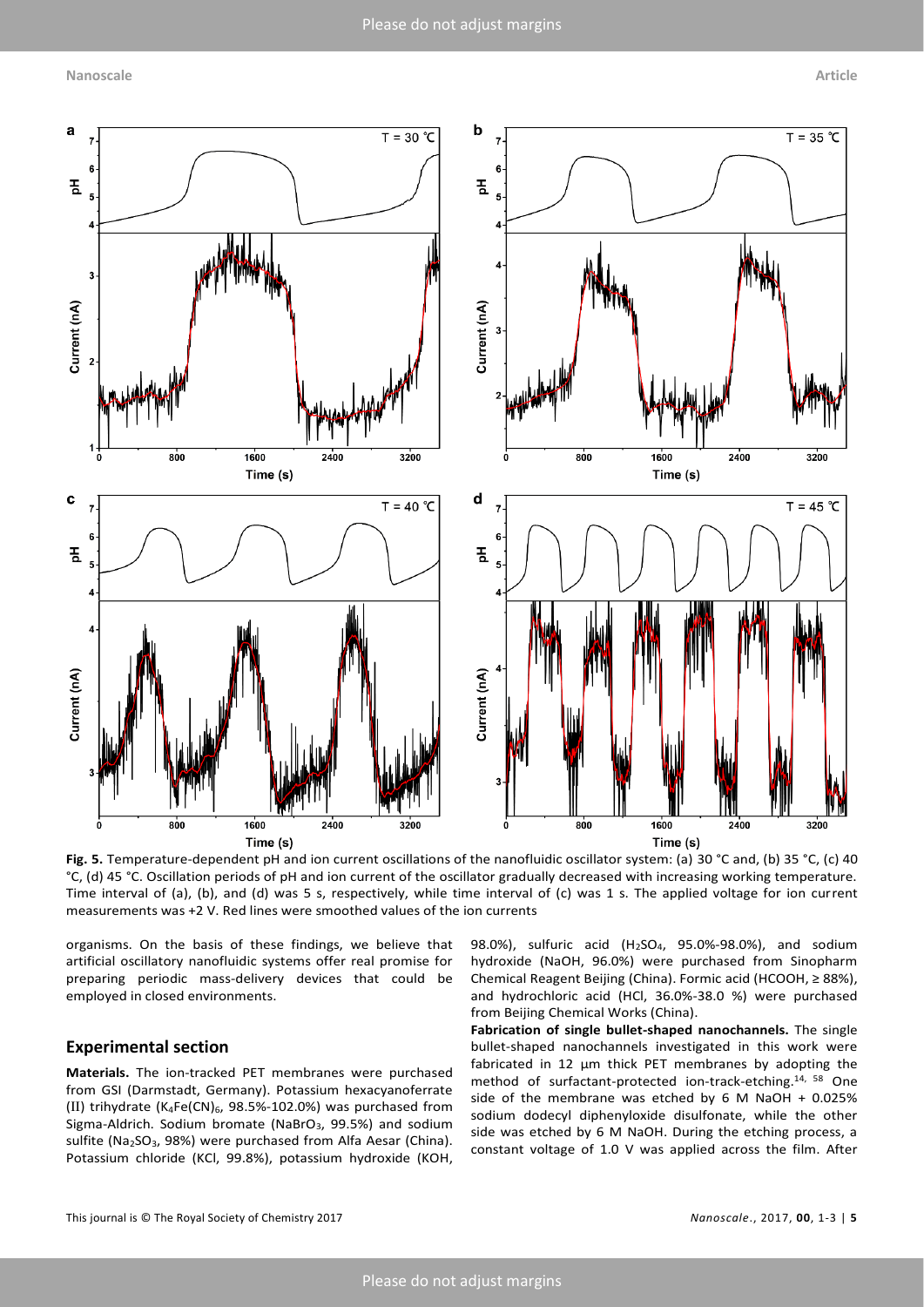etching for about 3-4 minutes, a 1 M KCl + 1 M HCOOH solution that is able to neutralize the etchant was added into the containers on both sides of the membrane, thus slowing down and finally stopping the etching process, and single bullet-shaped nanochannels were produced in the PET membranes. The nanochannel membranes were then soaked in MilliQ water (18.2 MΩ) to remove residual salts.

**SEM characterization.** SEM measurements were taken in the field-emission mode using a FEI Magellan 400 extreme high resolution microscope at an acceleration voltage of 5 kV. Surfaces of the nanochannel membranes were coated with an ultrathin layer of gold before characterization by SEM.

**Electrochmical measurement.** Ion current measurements were carried out by a Keithley 6487 picoammeter (Keithley Instruments, Cleveland, OH). Pt electrodes were used to apply transmembrane potentials across the nanochannel membranes. The cathode faced the base side of the nanochannel, while the anode faced the tip side of the nanochannel. The oscillatory ion transport behavior of the nanofluidic oscillator was measured under a constant condition: the tip side was continuously fed with reacting solution, while the base side was contacted with a stable solution (Fig. 1b). The stable solution was firstly prepared by mixing 20 mL solution A with 20 mL solution B. The pH value of the un-fed mixed solution was initially decreased and then increased, finally reached a stable value of ca. 10 after reaction for 3h (Fig. S6 in ESI). After added the reacted 40 mL mixed solution into the base side of the nanochannel (Fig. 1b, left), solution A and solution B was continuously fed into the tip side of the nanochannel by peristaltic pumps (Fig. 1b, right). Different from pH value of the un-fed mixed solution, pH value of the continuously-fed reacting solution autonomously oscillated. The pH value, redox potential, and ion conductivity of the reacting solution was measured by a Mettler SevenExcellence pH/mV/Conductivity meter. As shown in Fig. S7 in the Supporting Information, pH of initial mixed reaction solution is above 7 and the pH oscillated between 4.2 and 6.6 after the first H<sup>+</sup> -producing process.The ion current measurement was started when the pH oscillation of the reaction solution was stabilized.

### **Acknowledgements**

This research is supported by the Australian Research Council (DE170100006, DP150100765) and the National Natural Science Foundation (21501185). The authors thank the Material Science Group of GSI (Darmstadt, Germany) for providing the ion-irradiated samples and the staff of Monash Centre for Electron Microscopy at Monash University for their technical assistance with SEM.

### **Notes and references**

- <span id="page-5-0"></span>1 S. W. Kowalczyk, T. R. Blosser and C. Dekker, *Trend. Biotechnol.*, 2011, **29**, 607.
- <span id="page-5-12"></span>2 H. Zhang, Y. Tian and L. Jiang, *Chem. Commun.*, 2013, **49**, 10048.
- 3 X. Hou, W. Guo and L. Jiang, *Chem. Soc. Rev.*, 2011, **40**, 2385.
- <span id="page-5-13"></span>4 H. Zhang, Y. Tian and L. Jiang, *Nano Today*, 2016, **11**, 61.
- 5 G. Perez-Mitta, A. G. Albesa, C. Trautmann, M. E. Toimil-Molares and O. Azzaroni, *Chem. Sci.*, 2017, **8**, 890.
- <span id="page-5-1"></span>6 B. Hille, *Ion Channels of Excitable Membranes*, Sinauer Associates, Sunderland, Massachusetts, , 3rd edn., 2001.
- <span id="page-5-2"></span>7 A. de la Escosura-Muñiz and A. Merkoçi, *ACS Nano*, 2012, **6**, 7556.
- 8 M. Tagliazucchi and I. Szleifer, *Soft Matter*, 2012.
- 9 B. N. Miles, A. P. Ivanov, K. A. Wilson, F. Dogan, D. Japrung and J. B. Edel, *Chem. Soc. Rev.*, 2013, **42**, 15.
- 10 Y. X. Shen, P. O. Saboe, I. T. Sines, M. Erbakan and M. Kumar, *J. Membrane Sci.*, 2014, **454**, 359.
- <span id="page-5-3"></span>11 Z. Siwy, P. Apel, D. Baur, D. D. Dobrev, Y. E. Korchev, R. Neumann, R. Spohr, C. Trautmann and K.-O. Voss, *Surf. Sci.*, 2003, **532–535**, 1061.
- <span id="page-5-4"></span>12 F. Xia, W. Guo, Y. Mao, X. Hou, J. Xue, H. Xia, L. Wang, Y. Song, H. Ji, Q. Ouyang, Y. Wang and L. Jiang, *J. Am. Chem. Soc.* , 2008, **130**, 8345.
- 13 B. Yameen, M. Ali, R. Neumann, W. Ensinger, W. Knoll and O. Azzaroni, *Nano Lett.*, 2009, **9**, 2788.
- <span id="page-5-14"></span>14 H. Zhang, X. Hou, L. Zeng, F. Yang, L. Li, D. Yan, Y. Tian and L. Jiang, *J. Am. Chem. Soc.*, 2013, **135**, 16102.
- 15 X. Hou, Y. Liu, H. Dong, F. Yang, L. Li and L. Jiang, *Adv. Mater.*, 2010, **22**, 2440.
- 16 H. Zhang, Y. Tian, J. Hou, X. Hou, G. Hou, R. Ou, H. Wang and L. Jiang, *ACS Nano*, 2015, **9**, 12264.
- 17 M. Ali, P. Ramirez, S. Mafé, R. Neumann and W. Ensinger, *ACS Nano*, 2009, **3**, 603.
- 18 G. Perez-Mitta, L. Burr, J. S. Tuninetti, C. Trautmann, M. E. Toimil-Molares and O. Azzaroni, *Nanoscale*, 2016, **8**, 1470.
- 19 F. M. Gilles, M. Tagliazucchi, O. Azzaroni and I. Szleifer, *J. Phys. Chem. C*, 2016, **120**, 4789.
- 20 G. Perez-Mitta, W. A. A. Marmisollé, C. Trautmann, M. E. Toimil-Molares and O. Azzaroni, *J. Am. Chem. Soc.*, 2015, **137**, 15382.
- 21 B. Yameen, M. Ali, R. Neumann, W. Ensinger, W. Knoll and O. Azzaroni, *Chem. Commun.*, 2010, **46**, 1908.
- 22 B. Yameen, M. Ali, R. Neumann, W. Ensinger, W. Knoll and O. Azzaroni, *J. Am. Chem. Soc.*, 2009, **131**, 2070.
- <span id="page-5-5"></span>23 B. Yameen, M. Ali, R. Neumann, W. Ensinger, W. Knoll and O. Azzaroni, *Small*, 2009, **5**, 1287.
- 24 L. X. Zhang, S. L. Cai, Y. B. Zheng, X. H. Cao and Y. Q. Li, *Adv. Funct. Mater.*, 2011, **21**, 2103.
- 25 Y. Zhou, W. Guo, J. Cheng, Y. Liu, J. Li and L. Jiang, *Adv. Mater.*, 2012, **24**, 962.
- <span id="page-5-6"></span>26 M. Ali, S. Nasir, P. Ramirez, I. Ahmed, Q. H. Nguyen, L. Fruk, S. Mafe and W. Ensinger, *Adv. Funct. Mater.*, 2012, **22**, 390.
- <span id="page-5-7"></span>27 Q. Zhang, Z. Liu, K. Wang and J. Zhai, *Adv. Funct. Mater.*, 2015, **25**, 2091.
- <span id="page-5-8"></span>28 M. R. Powell, L. Cleary, M. Davenport, K. J. Shea and Z. S. Siwy, *Nat. Nanotechnol.*, 2011, **6**, 798.
- <span id="page-5-9"></span>29 S. F. Buchsbaum, G. Nguyen, S. Howorka and Z. S. Siwy, *J. Am. Chem. Soc.*, 2014, **136**, 9902.
- <span id="page-5-10"></span>30 W. J. Lan, D. A. Holden and H. S. White, *J. Am. Chem. Soc.*, 2011, **133**, 13300.
- <span id="page-5-11"></span>31 M. Ali, Q. H. Nguyen, R. Neumann and W. Ensinger, *Chem. Commun.*, 2010, **46**, 6690.
- 32 Y. L. Xu, X. Sui, S. Guan, J. Zhai and L. C. Gao, *Adv. Mater.*, 2015, **27**, 1851.
- 33 W. Guo, F. Hong, N. Liu, J. Huang, B. Wang, R. Duan, X. Lou and F. Xia, *Adv. Mater.*, 2015, **27**, 2090.
- 34 M. Ali, I. Ahmed, S. Nasir, P. Ramirez, C. M. Niemeyer, S. Mafe and W. Ensinger, *ACS Applied Mater. Interfaces*, 2015, **7**, 19541.